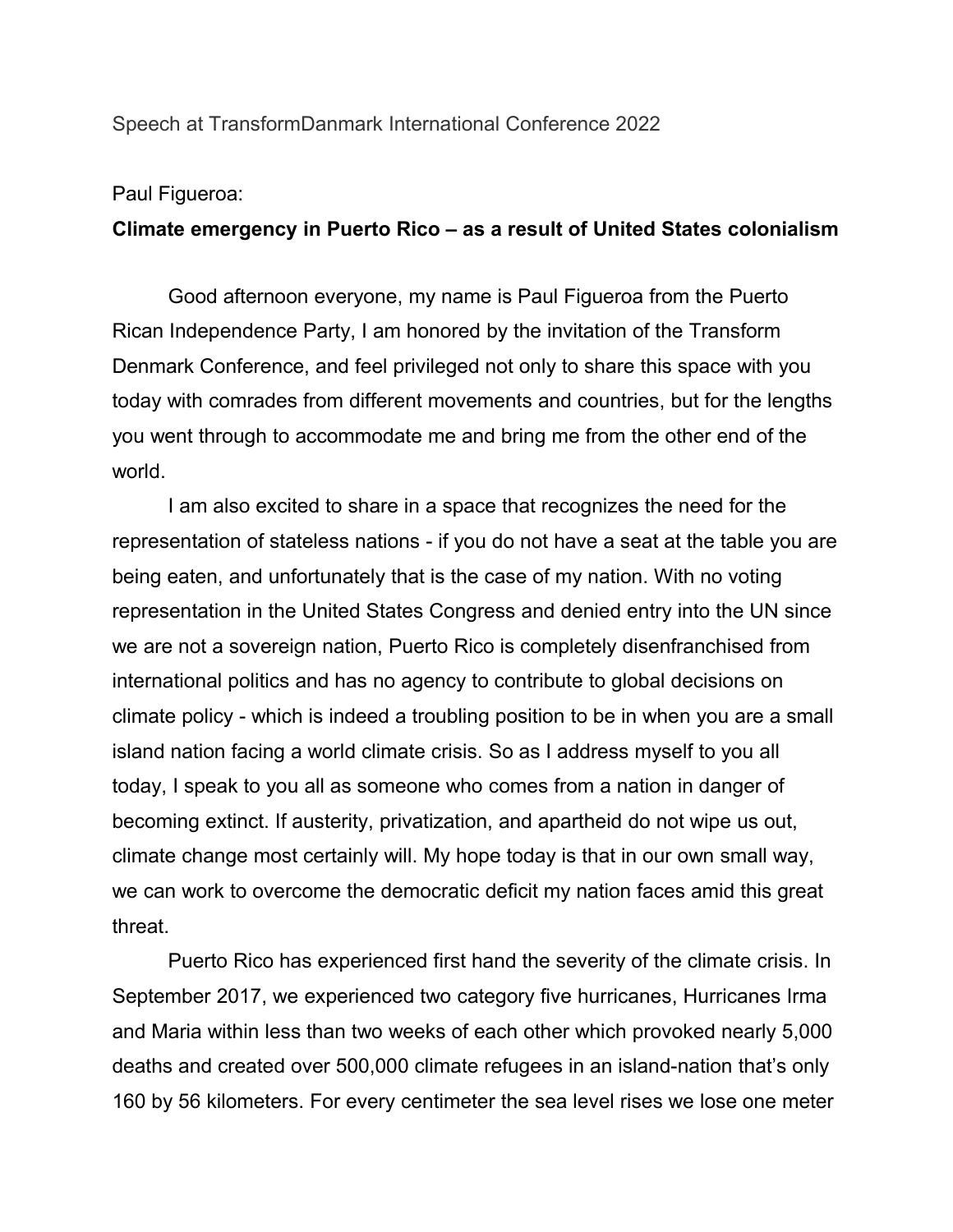of coastline, in Puerto Rico we are already seeing the erasure of coastal ecosystems, the disappearance of beaches, and entire communities being wiped away and forced to relocate due to coastal erosion and rising sea levels. Inconsistent and disproportionate rain patterns are increasing the frequency of floods, landslides, and drought. Since 2015 the Puerto Rican government has on multiple occasions needed to impose water rations because there's simply not enough. Climate change has not only affected every single Puerto Rican, but has traumatized us and been ingrained into our consciousness. As a personal anecdote, aside from my activism, I am a teacher. Last year I asked 76 middle school students of mine between the ages of 13 and 14 to write an essay about what they believe is the most troubling issue of our time. Out of the 76, 74 chose climate change. In Puerto Rico there's an often repeated thought that the destruction Hurricane Maria left behind was also symbolic in that when we could finally leave our homes after two days of wind and rain, all that was left was bare wood and concrete covered by paint and vegetation for all of us to see. In the same way, it also left behind the crude realities of unbridled capitalism exacerbated by our colonial condition. In the nearly five years following Hurricane Maria, Puerto Rico has experienced a series of environmental crises, all of them magnified by capitalism, and exploited by the vulture capitalists who have taken advantage of our colonial condition, since our own government does not have the sovereignty to make definitive policy to combat the climate crisis.

Perhaps the most devastating example of the intersections of colonialism, capitalism, and climate in Puerto Rico is the ongoing situation in our island municipalities of Vieques and Culebra. Vieques and Culebra are small inhabited island towns off the coast of the big island of Puerto Rico, that for decades were occupied by United States military bases. In the case of Vieques, more than two thirds of the small island of only 135 square kilometers was occupied by the United States Military for the purpose of both aquatic and land bomb testing, and firing ranges. The native viequenses were either displaced and sent to other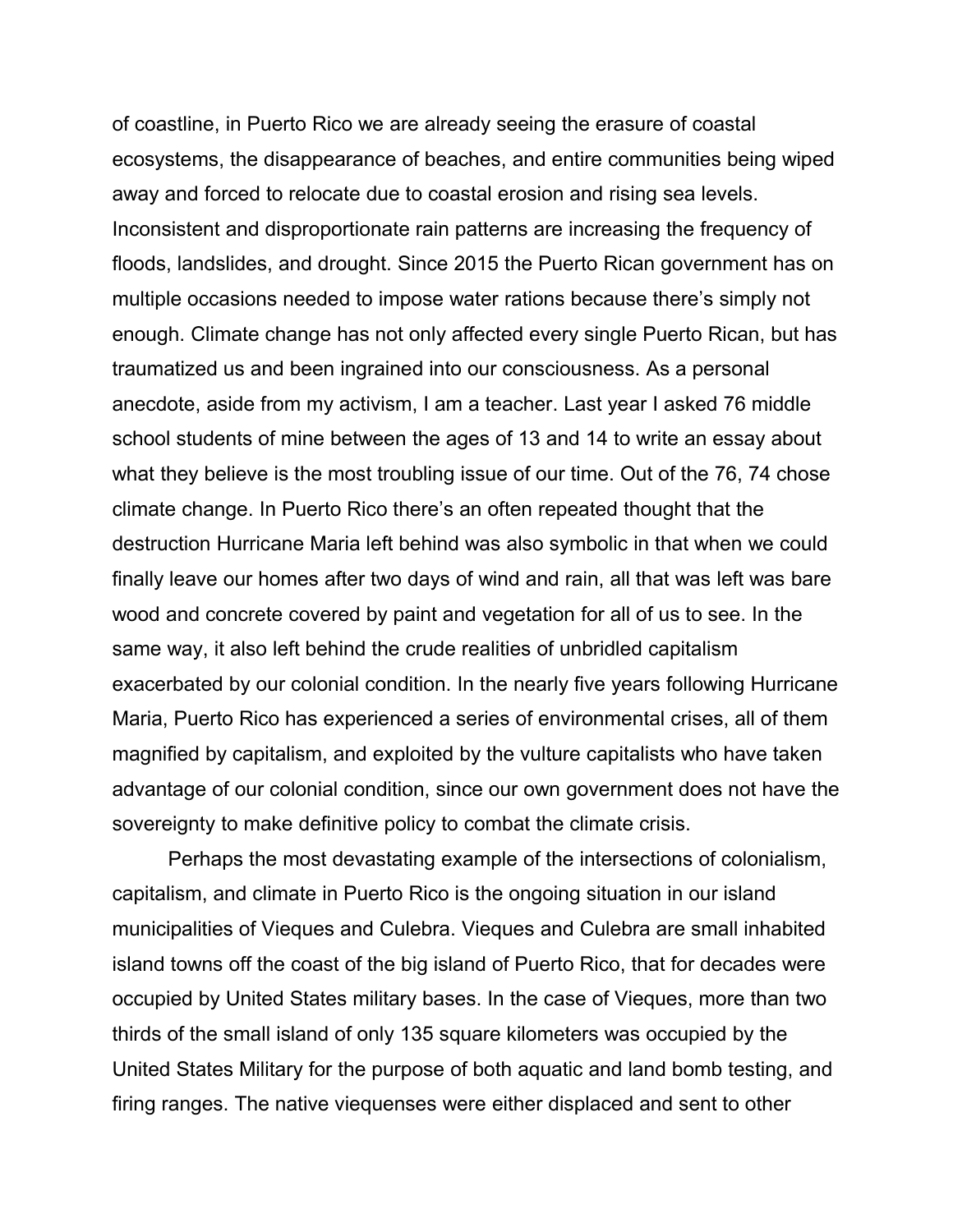islands such as Saint Croix, or corralled into communities in the island's center, meaning they were surrounded on both sides by the military. The United States Navy was forced to abandon their base in Vieques, due to the years of peaceful resistance by viequenses and the leadership of the Puerto Rican Independence Party, where many of the party's leaders became political prisoners for occupying land on the military bases. However, while the military left behind their bases, they also left behind an extremely fragile ecosystem in Vieques, and the after effects of pollution caused by their weapons which nearly twenty years after their departure are still very present in viequenses' lives.

Aside from the negative effect of constant bombing and firing drills for more than six decades on Vieques on the ecosystem, Vieques also faces a public health crisis. Studies by the University of Puerto Rico's Graduate School of Public Health have found that viequenses are eight times more likely to die of cardiovascular disease and seven times more likely to die of diabetes than in the municipalities of the big island. Vieques also has the highest cancer rate in all of Puerto Rico. As an explanation for the health crisis in Vieques, independent scientists and researchers have found that there is a dangerous level of toxic heavy metals in the island. However, the federal agency that deals with toxic substance pollution, the Agency for Toxic Substances and Disease Registry, claims to have found no causal links between toxic substances and increased sickness and disease in Vieques, and therefore refuses to assign funds to the depollution of Vieques.

While Vieques is the archipelago's sickest municipality, Vieques has no hospital. The hospital was destroyed by Hurricane Maria, and five years later, its reconstruction is being held up by federal disaster funds that have been assigned to Vieques but yet to be disbursed. If a viequense needs medical attention they need to take a ferry to the big island, however the ferry system has been privatized, and the cost of the ferry has increased by 700% since Hurricane Maria. These conditions make it impossible for native viequenses to stay in the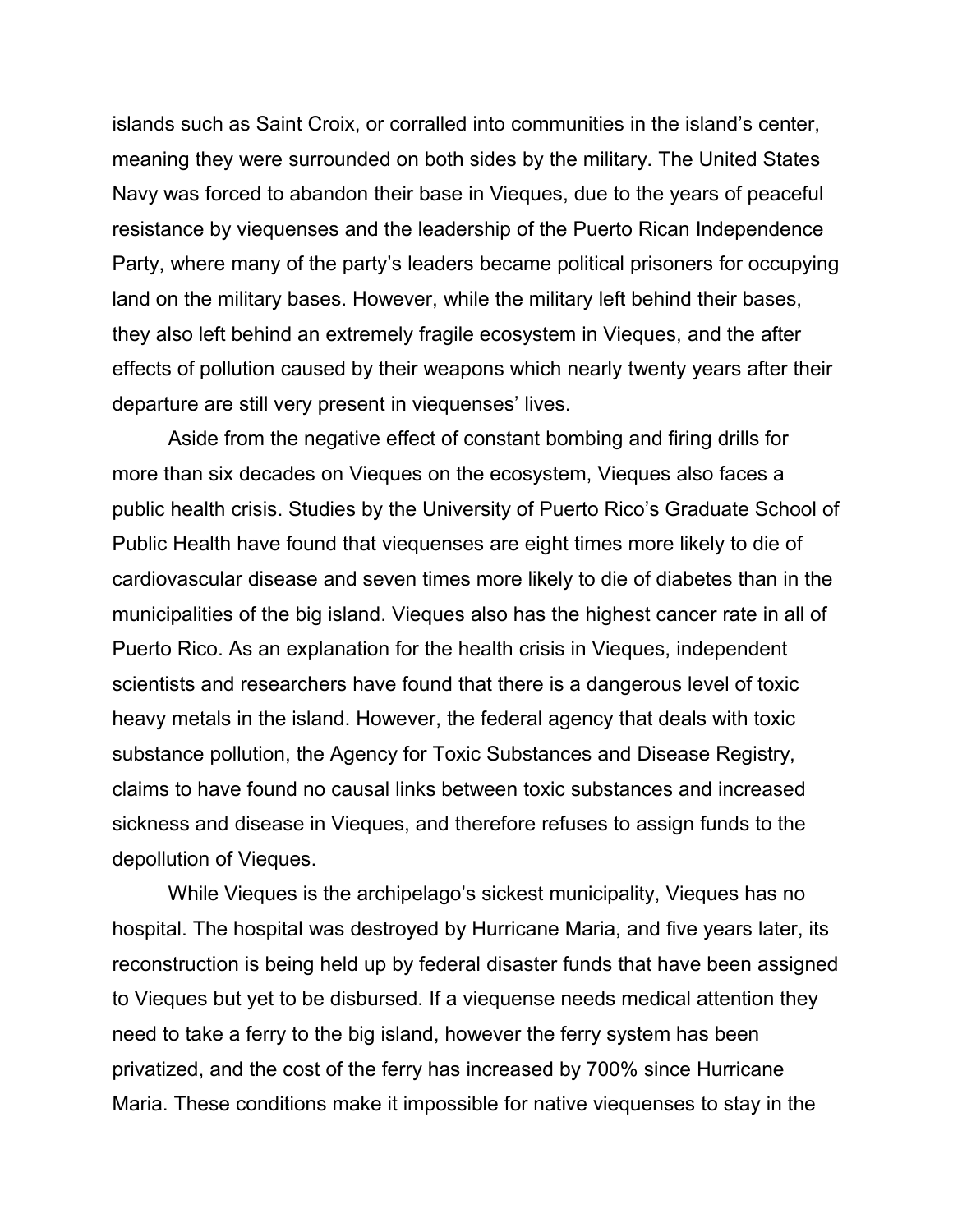island, however the outmigration of viequenses deprived of essential services has made the island an opportune place for foreign investment, turning Vieques into a playground for developers and venture capitalists in the hospitality and luxury yacht industries, who have bought up large sections of land in Vieques. Naturally it is in the interest of the United States government to mitigate the damage they've caused in the island, and it is in the interest of the vulture capitalist and elite classes who exercise unfathomable amounts of influence and control over the colonial government to exploit the situation for their own gain. Vieques is a micro-level example of the macro-level colonial political project occurring in Puerto Rico which seeks to make the islands uninhabitable for Puerto Ricans.

The issue of displacement is one that is common and gaining increased significance in Puerto Rico across the entire archipelago. The displacement of Puerto Ricans is caused by a blend of local and federal laws that have converted Puerto Rico into a fiscal paradise, attracting foreign investors, venture capitalists, and elites to Puerto Rico. Here again, we see the glaring intersections between capitalism, colonialism, and the climate crisis.

On December 22, 2017 when many Puerto Ricans were celebrating the holidays in the dark after Hurricane Maria's onslaught, Donald Trump signed into law the Tax Cuts and Jobs Act of 2017 which created Opportunity Zones designated by the Department of Housing and Development which aims to incentive investment in distressed communities by establishing tax havens there. Due in no small part to the concerns of housing rights and community activists concerned about the implications the zones would have for gentrification, in the states only 25% of a state's jurisdiction can be declared an Opportunity Zone. Puerto Rico was granted an exception and 98% of its jurisdiction is an Opportunity Zone for American investors. A 2020 report by the Center for American Progress states that the law "will not produce equitable or sustainable development for distressed communities" and calls the program "government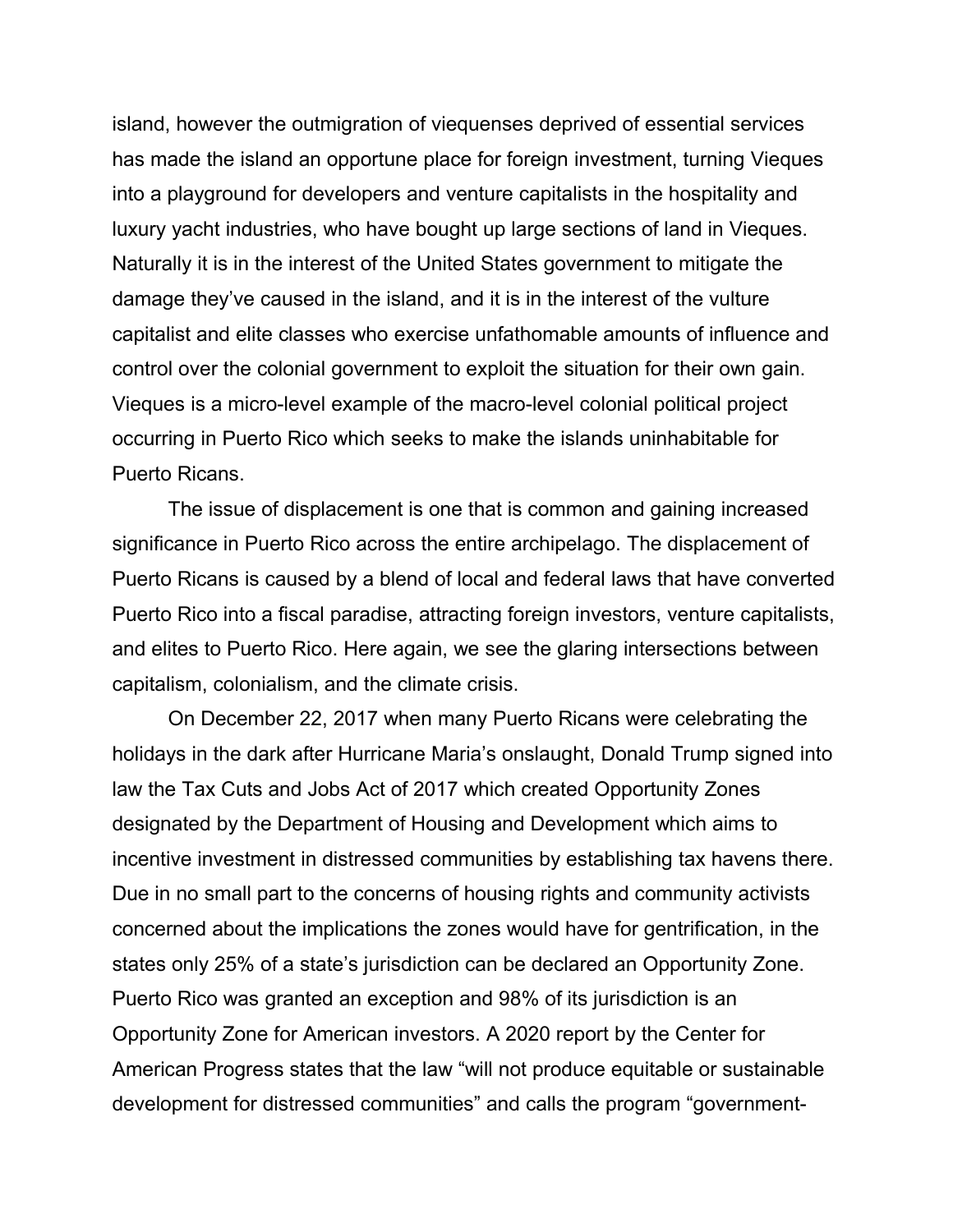sanctioned gentrification driven by the capital gains of America's wealthiest investors". The Puerto Rican Department of Economic Development and Commerce however claims the law "opens up an immense world of opportunities to boost the growth of the country's economy" and even offers potential Opportunity Zone recipients access to the government's properties inventory to industrial and commercial lots as well as raw land at the end of their welcome presentation.

 The 2017 Tax Law is in addition to the local laws Acts 20/22 where foreign investors, 93% of whom are from the United States, pay only a 1-4% annual income tax, 90% property tax exemption, an 60% exemption from patents and municipal taxes, and a 100% tax exemption on passive income. While Acts 20/22 were passed in 2012, before Hurricane Maria only 1,332 individuals were granted decrees for the law, in the four years since the hurricane that number has more than tripled, and Act 20/22 recipients have bought more than \$1.2 billion of property across the island. Both the Federal Tax Cuts and Jobs Act and the local Acts 20/22 paved the way for the collective capital of more than three million Puerto Ricans to fall in the hands of just a few thousand American investors. In Puerto Rico, gentrification is not just state-sanctioned but openly and willfully promoted. Here hurricane survivors are not just victimized by climate displacement but are additionally burdened by direct and cultural displacement as well.

The increased attraction of foreign investors to Puerto Rico has also aggravated our negative climate impact as they continue to be a barrier to common sense climate legislation. As I stated previously, Puerto Rico is experiencing rapid coastal erosion. However, the Act 20/22 and Opportunity Zone investors are among the principal antagonists against the approval of a new coastal protection law and a moratorium on coastal construction in maritime zones. For the tax-evading investor class, they have no issue with coastal erosion. They are only required to live in Puerto Rico six months out of the year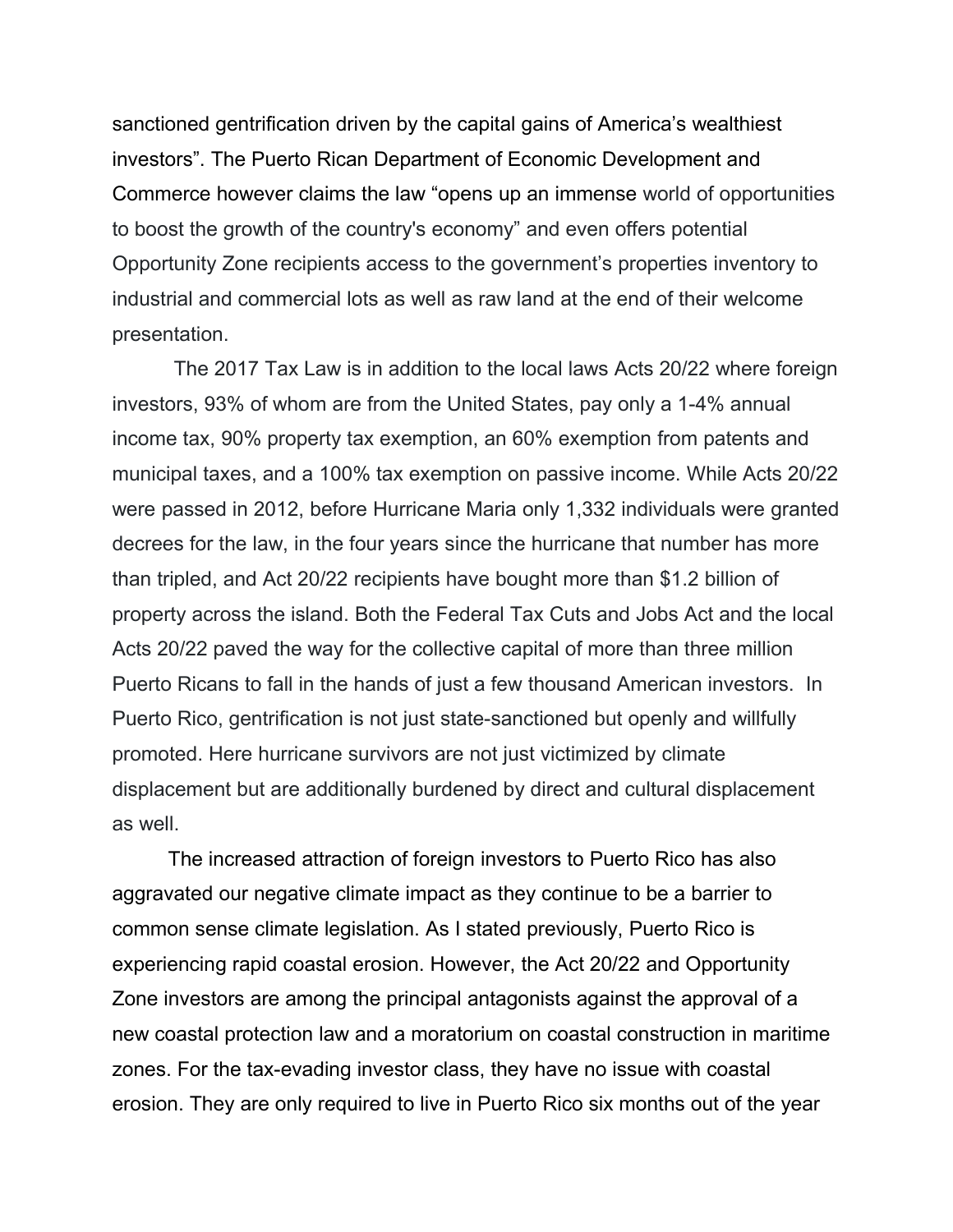and the rest of the year can rent the home on platforms such as Airbnb. A recent investigative journalism study found that in coastal communities across Puerto Rico, in some places as many as one-quarter of residential properties are Airnbs. The elites can take out insurance policies and take other protective measures on their beach properties, and assure a return on their investment for their supplementary vacation home. If they lose their home to a natural disaster or coastal erosion, they can get their money back and buy a new one. I, a Puerto Rican, living a mile away from the coast, if I lose my home, I will lose everything, and it will be in no small part because of the capitalist elites who are blocking common sense legislation to adapt to the climate.

In 2016 the United States government approved the PROMESA Law, which instated a non-elected seven person fiscal control board that has ultimate authority over all Puerto Rico's finances and has imposed five years of austerity policies that have limited our government's resources to respond to climate emergencies, as evidence by the chaotic and deadly response to the 2017 Hurricanes.

In June 2021, Puerto Rico's nationalized energy authority, PREPA was privatized - the privatization of our grid was linked to \$18 billion in disaster recovery funds allocated in the last US administration, and PREPA was sold to the American corporation LUMA Energy. LUMA has no interest in pursuing renewable energy and has lobbied the government to create a Sun Tax that would penalize citizens that go green and off their grid, and increase our dependence on fossil fuels both in the short and long term. The company now controls 100% of our electric grid and 50% of our water resources. Furthermore, aside from LUMA's environmental negligence, the courts have found that LUMA has not fulfilled the requirements of its contract, yet refused to issue an order of arrest against its directive. Once again - the interests of a private company supersede the interests of the people - due to the power vacuum created by our democratic deficit.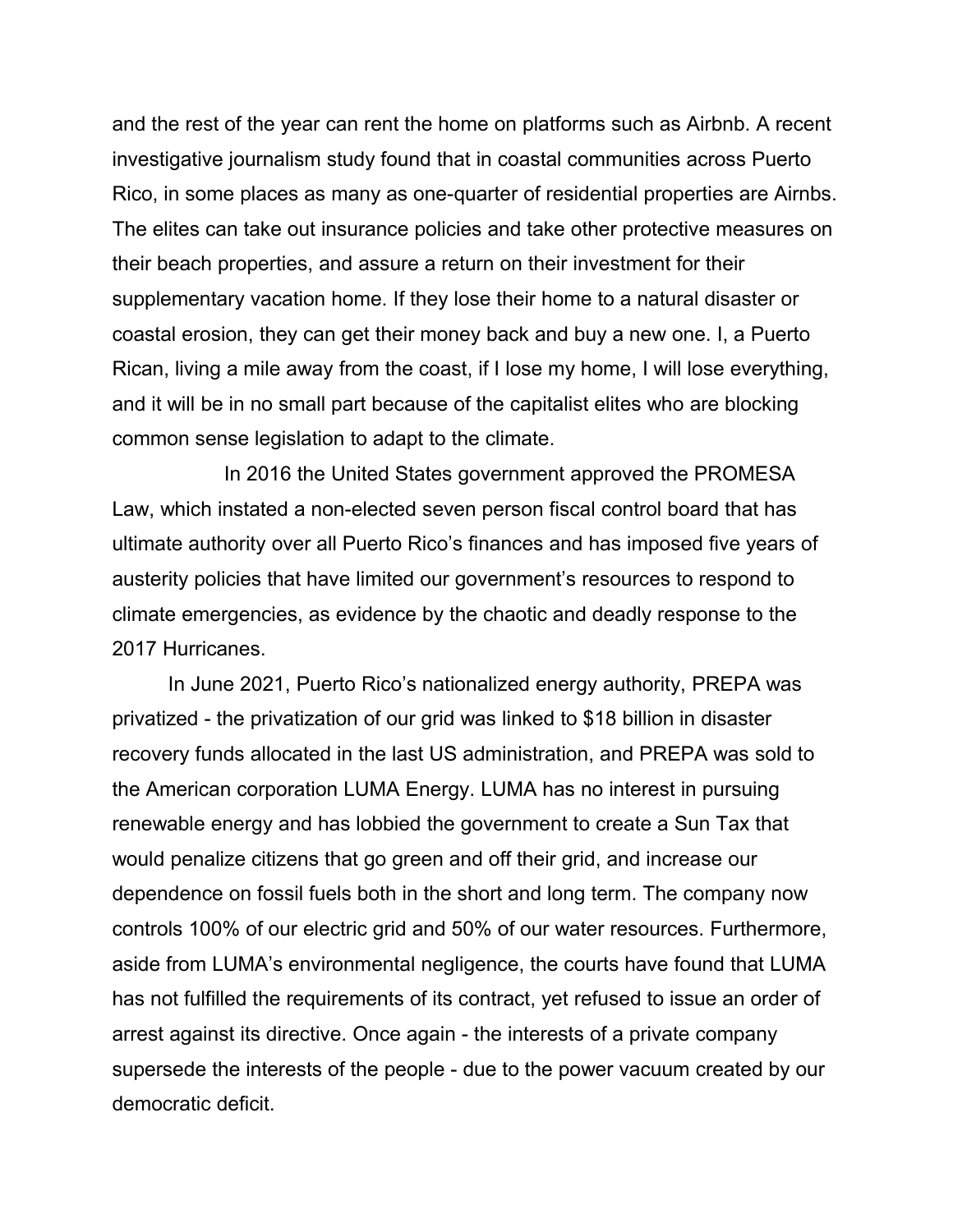LUMA's insistence on increasing Puerto Rico's dependence on fossil fuels is largely the fault of another American energy company called Applied Energy Systems, AES that is responsible for a large percentage of the island's energy generation. AES has fomented our dependence on coal from the State of West Virginia and deposits toxic coal ash in the towns of Penuelas and Salinas, where the citizens of those towns face higher birth defects and cancer rates than anywhere else in our nation. In 2016 when the PIP's Senate Leader, and Puerto Rico's senior senator Maria de Lourdes Santiago joined a citizen occupation against the ash landfills, she was arrested. In a sovereign country, the arrest of an elder stateswoman for defending her constituent's interest over that of a private foreign company against public interest would raise red flags internationally - outside of Puerto Rico it barely made it into the news. In 2017, two US Congressmembers from West Virginia that serve on the Committee of Natural Resources actively lobbied our local government to continue allowing AES' harmful practices. Despite AES's influence in the colonial government and their ability to monopolize the use of fossil fuels in perpetuity in Puerto Rico, the company has somehow lost money on their investment in Puerto Rico, and is asking the local government for a \$20 million fiscal bailout. What AES is asking the Puerto Rican people is to pay a foreign company to kill us and destroy our environment, so that the rich elite, who will never have to live in the precarious conditions they create, can make good on their bad investment. Again, in a stateless nation, a foreign company could use their politicians to supersede the laws and interests of that nation on their own land.

President Biden while at COP26 spoke of the moral imperative of creating an environment that raises the global standard of living. He also shared the outline of the US long-term climate goals and the need for a generational investment in our environmental resilience and in our workers and our communities throughout the world. However, the Biden administration failed to agree to end the coal trade and phase out oil and natural gas. The Biden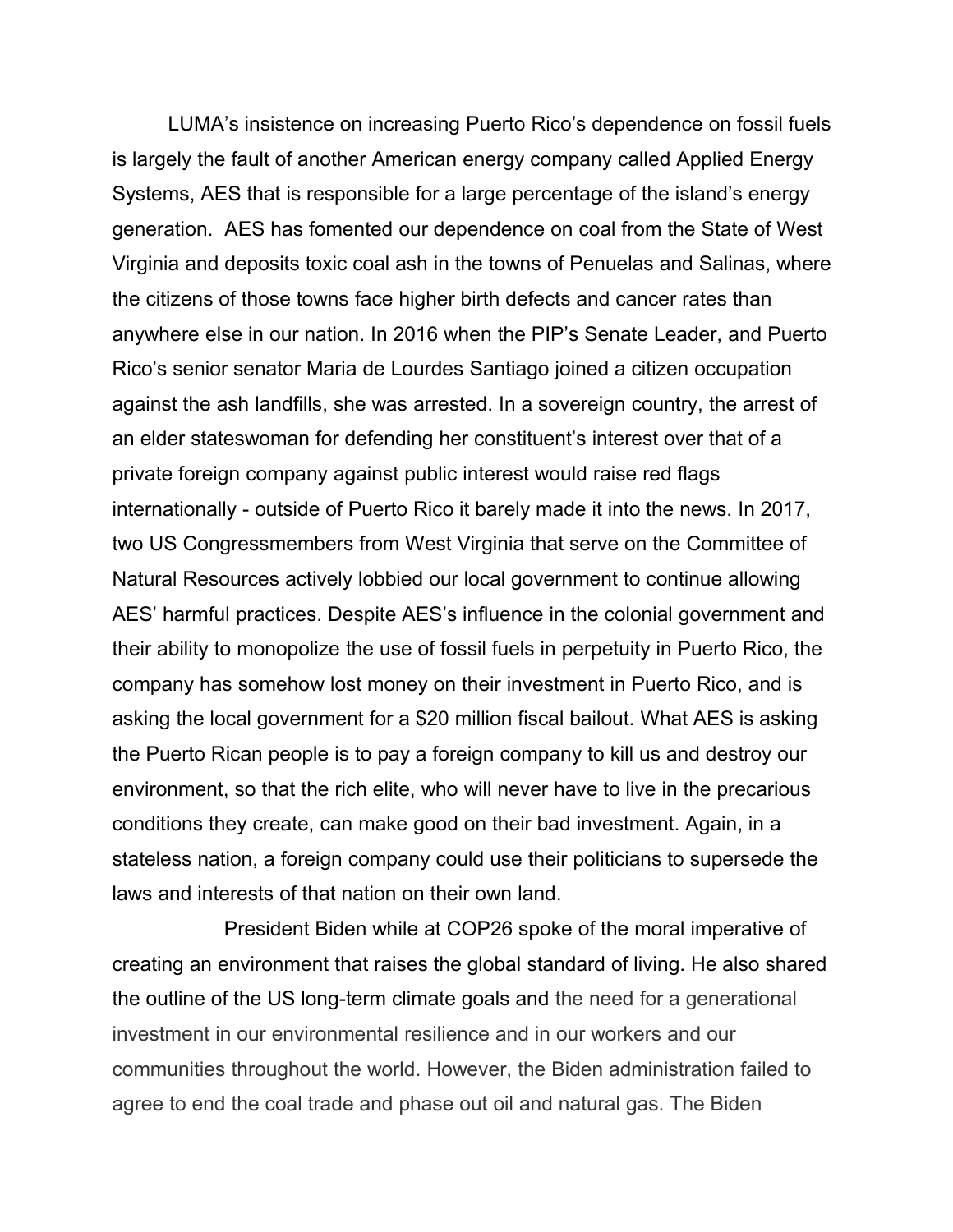administration also failed to come up with a plan for the financing of climate adaptation measures for vulnerable countries. Ironically, all of the present day United States colonies: Puerto Rico, Guam, Virgin Islands, and Samoa, are all island nations, and all can be qualified as vulnerable countries. The issue is that for us smaller island nations that fall within the US jurisdiction the United States has not proven itself to be a reliable partner when it comes to climate policy and for us nations that are so vulnerable to the climate crisis,

Concurrently, The United States has also shown some openness to Puerto Rico's self-determination, a historic opening which has not been seen for decades. Again, I accept the president's sincerity. I do believe an inclusive and just self-determination process is a major first step in solving our democratic deficit and granting us the agency and space to develop climate policy that truly represents the reality of Puerto Ricans. However, I fail to see how a selfdetermination process for Puerto Rico can have any legitimacy when our natural resources are all owned by US companies, especially when they have shown no interest in serving the people or addressing climate change. A true decolonization process means empowering and enabling Puerto Ricans to retake control of our land, resources, policy, and economy. So, assuming the good faith of the president and his government - I would say that if they want to aggressively pursue bold climate change policy that must include the equally aggressive pursuit of it's island nation's rights to self-determination and independence to fully integrate our nations into the global front against the climate crisis.

The Puerto Rican Independence Party has for decades been the island's boldest leader when it comes to climate policy. The party proposes the adoption of a National Plan to Combat Climate Change, we propose a 25% reduction of greenhouse gases over the next for years, the banning of gas pipelines, the creation of a Department of Environmental Protection, a Department of Post-Consumption Resources, a Public Corporation of Rural Composting, a 0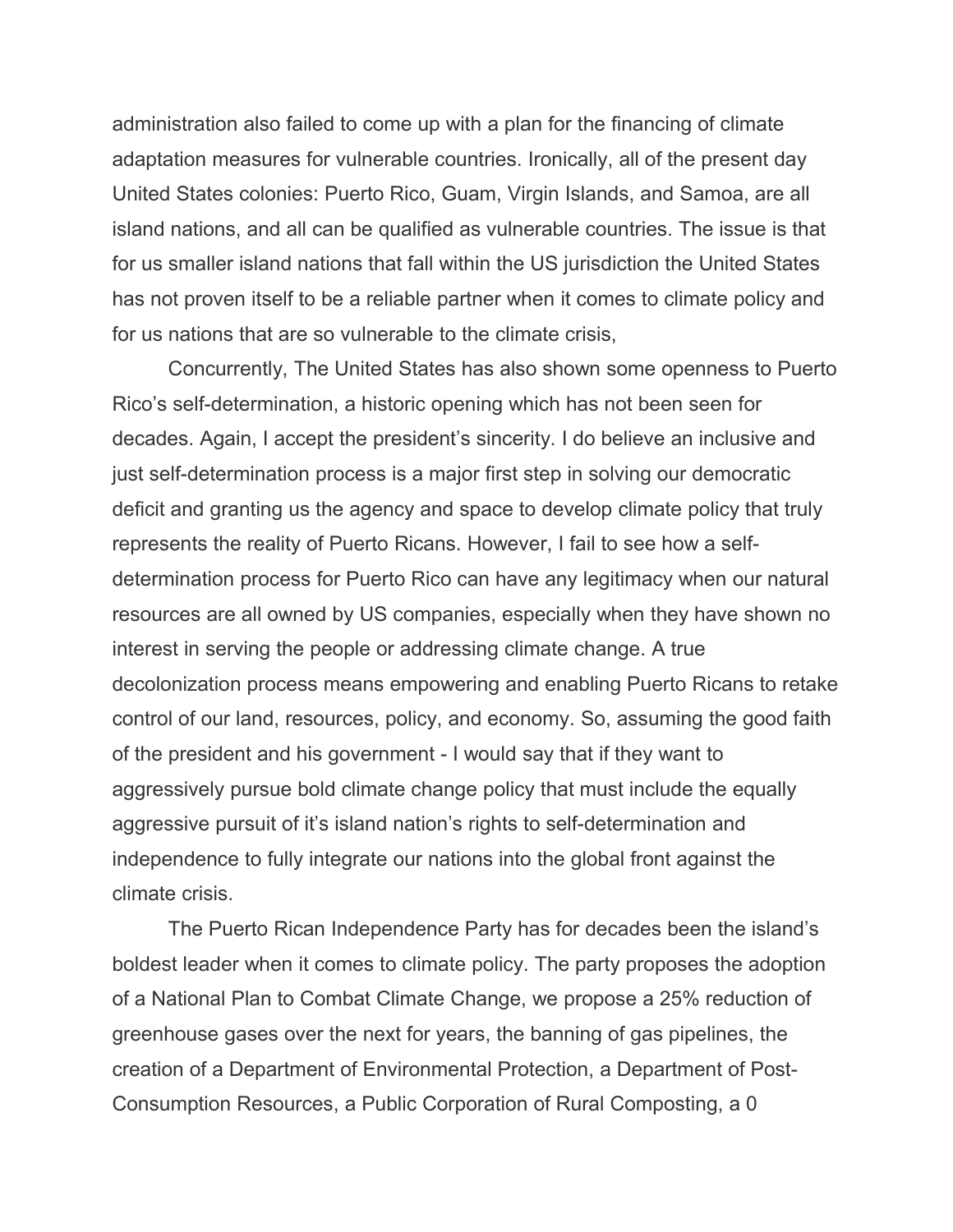Garbage Law incentivizing recycling and composting which we project would create over 40,000 green jobs and contribute \$437 million to our economy, we also propose the reappropriation of more than 700,000 acres of land for ecofarming thus reducing our carbon footprint. We propose an updated coastal protection law and a moratorium on coastal construction, the creation of a community consultation process to make sure that citizens are empowered, aware, and engaged in any projects that will have some sort of environmental impact, and finally the nationalization of our energy grid to initiate the transition to green and renewable energy. Our proposals are not just the product of policy wonks, but are the product of a grassroots movement of Puerto Ricans who believe in eco-friendly agricultural sovereignty, solar and renewable energy, the protection of our coastal habitats, and who believe our islands should be proactive in the fight against climate change. The problem is however, that despite our proposed legislation and a grassroots popular movement behind it, our lack of sovereignty puts extreme limitations on what we can and cannot do in regards to implementing climate policy. And to return to the analogy of the table when citizens are not seated at the table it often means that vulture capitalists and their corporations have taken their chair. Now more than ever it is imperative to reverse the policies of austerity and privatization the United States has enforced on us, return these resources and services to the people, and facilitate a meaningful and equitative process of self-determination and independence.

When I spoke similarly of this situation in Scotland a few months ago, many well intended comrades in the audience came up to me afterwards and shared their indignation over our colonial condition, as well as sadness and empathy over the great hurdles my nation faces. While I appreciate the kind words and compassion of my European comrades, as leftists we must be called beyond compassion into action.

A good friend challenges a friend when they are wrong. European leftists whose nations are allied with the United States bear a significant responsibility as